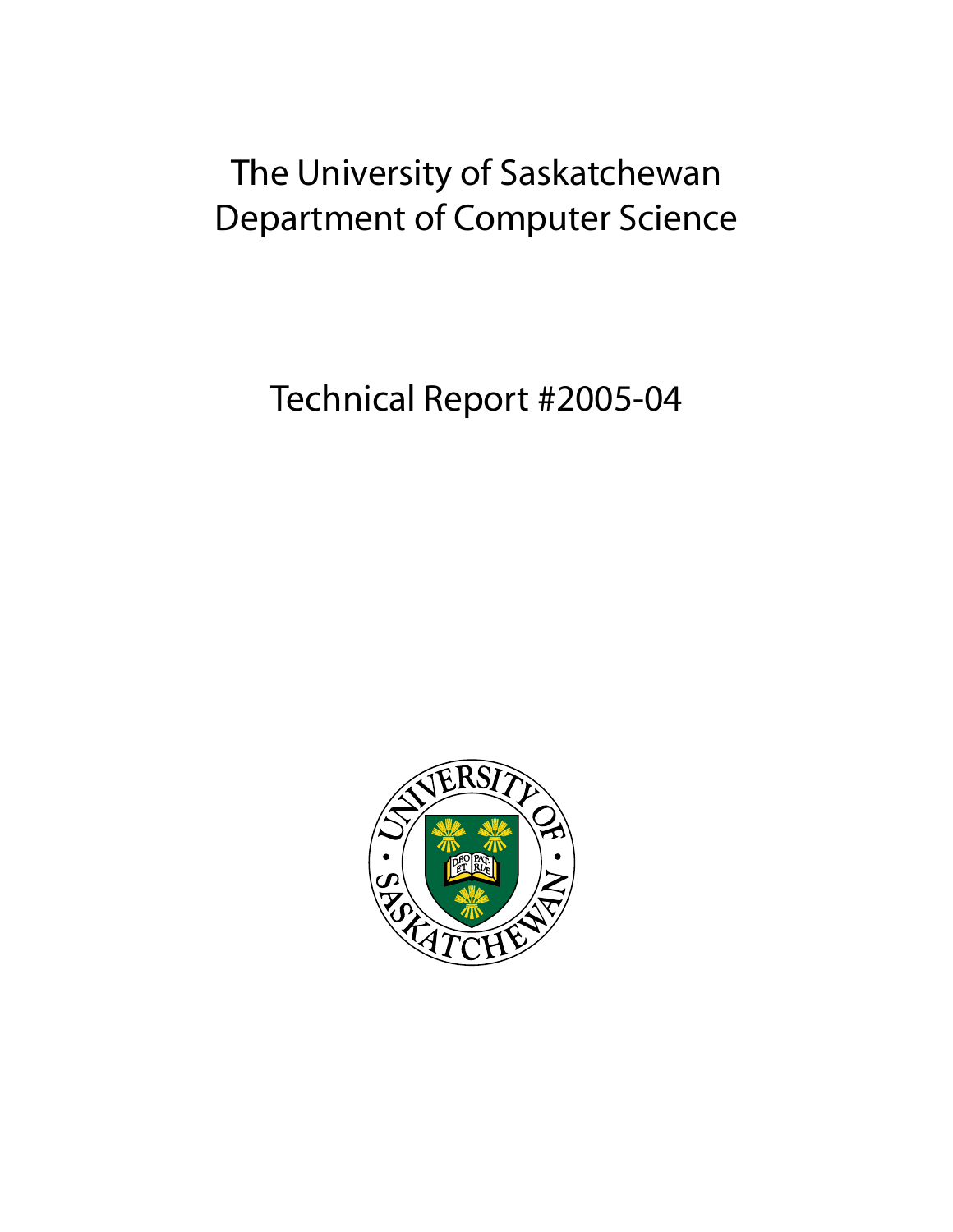# Practical Structures for Inference in Bayesian **Networks**

Kevin Grant<sup>1</sup> and Michael Horsch<sup>1</sup>

Dept. of Computer Science, University of Saskatchewan, Saskatoon, SK, S7N 5A9

Abstract. Programmers employing inference in Bayesian networks typically rely on the inclusion of the model as well as an inference engine into their application. Sophisticated inference engines require non-trivial amounts of space and are also difficult to implement. This limits their use in some applications that would otherwise benefit from probabilistic inference. This paper presents a system that minimizes the space requirement of the model. The inference engine is sufficiently simple as to avoid space-limitation and be easily implemented in almost any environment. We show a fast, compact indexing structure that is linear in the size of the network. The additional space required to compute over the model is linear in the number of variables in the network.

## 1 Introduction

When programmers wish to employ a Bayesian network in their applications, the standard convention is to include the entire network, as well as an inference engine to compute posteriors from the model. Algorithms based on junction-tree message passing [6] or variable elimination [11, 5] have a high space requirement and are difficult to code. Furthermore, application programmers not wishing to implement their own version of inference must import large general-purpose libraries. There are few algorithms which can be simply implemented given limited space.

To overcome some of these difficulties, Darwiche and Provan developed Query-DAGs [4]. A Query-DAG (or Q-DAG), is a data structure that represents the desired posterior probabilities as an arithmetic equation parameterized by evidence variables. Computing probabilities involves setting the appropriate evidence variables, and updating the graph. This is accomplished by a minimal set of multiplications and summations. In other words, the Bayesian network is "compiled out", as the resulting structure consists only of node pointers, floating point numbers and boolean variables, easily implementable on any machine. The evaluator for Q-DAGs is a small set of rules composed of elementary computational operations, such as pointer referencing, binary math, and variable modification. Together with its evaluation engine, a Q-DAG is self-contained. However, although the abstraction provided by Q-DAGs makes them universally implementable, their size may be exponential in the size of the network.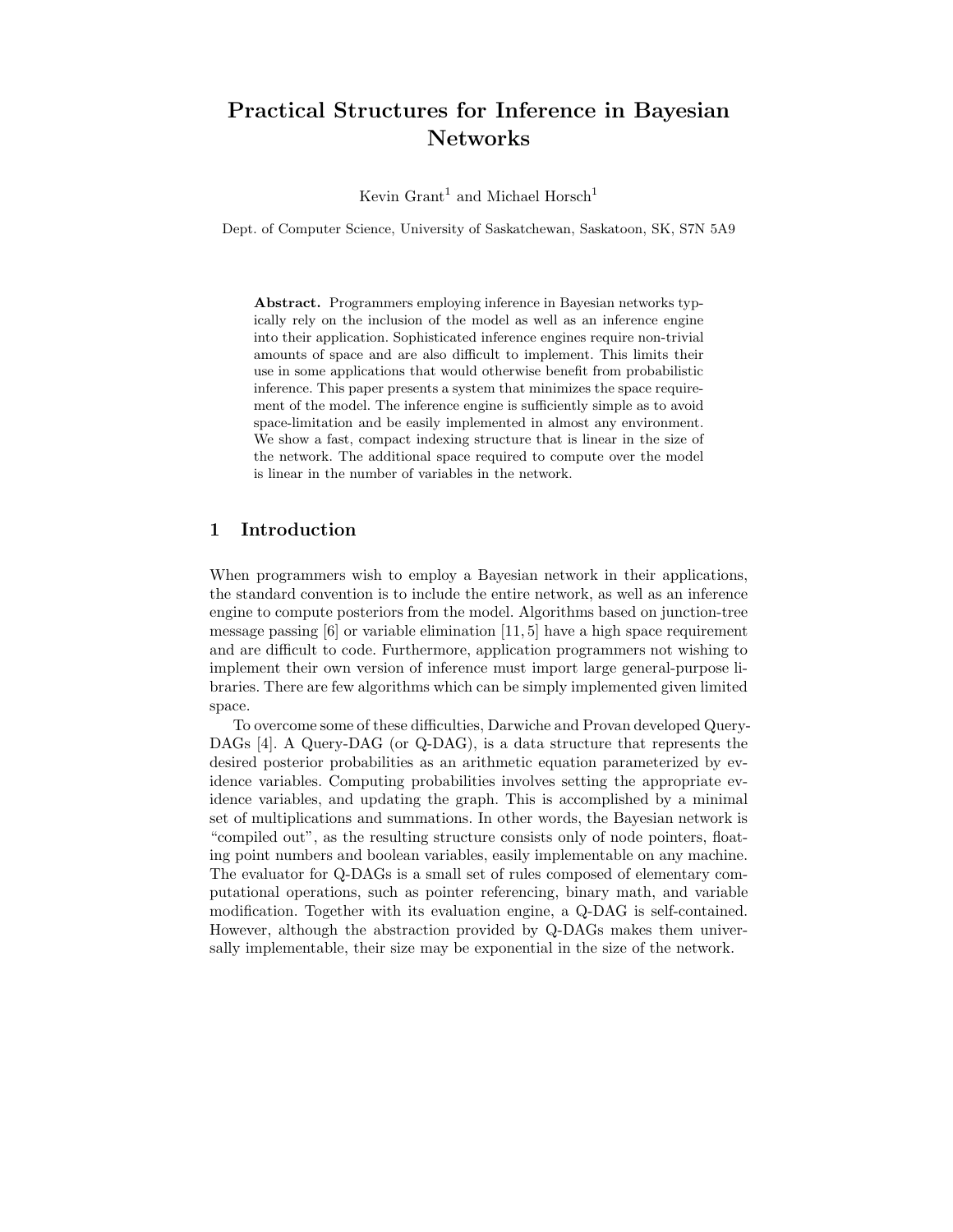The technique of *conditioning*  $[8, 7, 2]$  requires only linear space. However, cutset conditioning [8] requires an implementation of the message-passing algorithm, which is non-trivial to program. Recursive conditioning [2] is a step in the right direction towards an inference engine that is easy to implement. However, it lacks the desirable properties of Query-DAGs; namely, a run-time structure with the irrelevant details of the Bayesian network compiled away.

To overcome this problem, we present conditioning graphs. Conditioning graphs combine the linear space requirements of conditioning with the simplicity of Q-DAGs. Its components consist of simple node pointers and floating point values; no high-level elements of Bayesian network computation are included. As well, the evaluator for conditioning graphs is very simple: evaluating each node requires a series of binary mathematical operations over floating point values.

The remainder of this paper is structured as follows. Section 2 gives some necessary background, and introduces *elimination trees*, which are the basis for conditioning graphs. Section 3 presents conditioning graphs, and demonstrates their construction from elimination trees. Section 4 shows how to optimize a structure when application-specific information is known. Section 5 outlines current and future research.

#### 2 Elimination Trees

We denote a random variable with capital letters (eg.  $X, Y, Z$ ), and sets of variables with boldfaced capital letters  $\mathbf{X} = \{X_1, ..., X_n\}$ . Each random variable V has an associated domain  $\mathcal{D}(V) = \{v_1, ..., v_k\}$ . An instantiation of a variable is denoted  $X = x$ , or x for short. A *context*, or instantiation of a set of variables, is denoted  $X = x$  or x.

Given a set of random variables  $V = \{V_1, ..., V_n\}$  with domain function  $\mathcal{D}$ , a Bayesian network is a tuple  $\langle V, \Phi \rangle$ .  $\Phi = {\phi_{V_1}, ..., \phi_{V_n}}$  is a set of distributions with a one-to-one correspondence with the elements of V. Each  $\phi_{V_i} \in \Phi$ is the conditional probability of  $V_i$  given its parents in the network (called *con*ditional probability tables or CPTs). That is, if  $\pi_{V_i}$  represents the parents of  $V_i$ , then  $\phi_{V_i} = P(V_i | \pi_{V_i})$ . A variable in a Bayesian network is said to be *condition*ally independent of its non-descendents given its parents. This allows the joint probability to be factorized as:

$$
P(\boldsymbol{V}) = \prod_{i=1}^{n} P(V_i | \pi_{V_i})
$$
\n<sup>(1)</sup>

Figure 1 shows an example of a Bayesian network, and the CPTs associated with each variable, which we use as a running example.

A common inference problem in Bayesian networks is to compute posterior probabilities, which is NP-hard [1]. However, several algorithms exist that give tractable run-times in many cases. The class of algorithms of interest in this case is conditioning, specifically, recursive decomposition.

Recursive decomposition [7, 3, 10] partitions a network by conditioning on a subset of its variables (such a subset of variables is deemed a *cutset*). Each of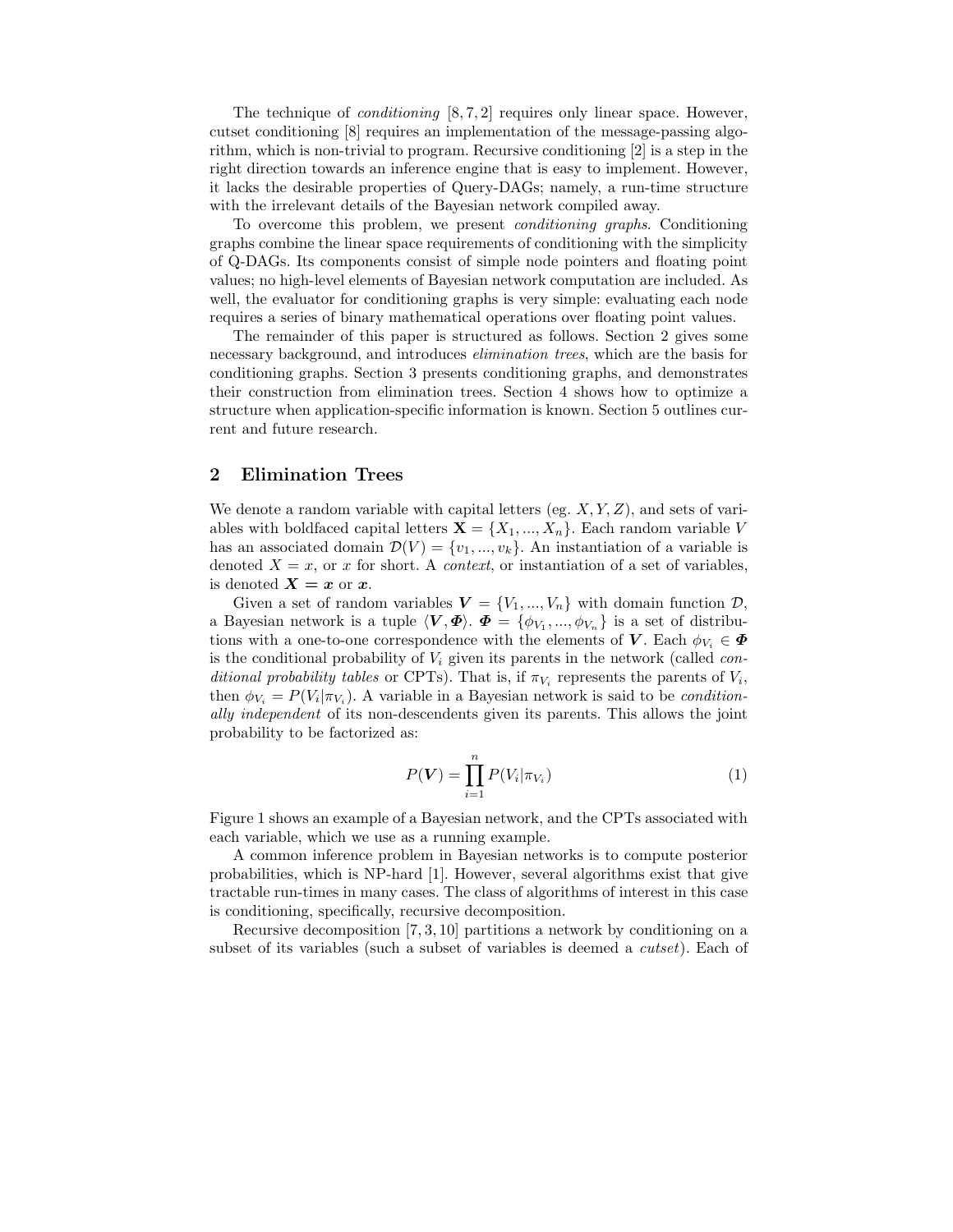

Fig. 1. An example Bayesian network (taken from Poole et al. [9])

these components can be decomposed again, until each component in the final product is a single variable (with its associated distribution). Figure  $2(a)$  shows a recursive decomposition for the Fire example given above.



(a) A recursive decomposition of the Fire network.

(b) The elimination tree for the Fire network.

For this paper, we propose elimination trees, which are related to recursive decompositions. An elimination tree is a tree whose leaves and internal nodes correspond to the CPTs and variables of a Bayesian network, respectively. There is a one-to-one correspondence between nodes in an elimination tree and variables in the Bayesian network. The tree is structured such that all CPTs containing variable  $V_i$  in their domain are contained in the subtree of the node labeled with  $V_i$ . Figure 2(b) shows a possible elimination tree for the *Fire* network.

Elimination trees have a close correspondence with elimination algorithms [11, 5]. The algorithm for building an elimination tree parallels variable elimination, where an internal node represents the marginalization of its variable label, and the children of the node represent the distributions that would be multiplied together. Thus, an internal node is labeled with a variable, but represents a distribution. Figure 2 gives a simple algorithm for constructing an elimination tree from a Bayesian network  $\langle V, \Phi \rangle$ . In the algorithm, we use  $dom(T)$  to represent the union of all CPT domains from the leaves of  $T$ 's subtree.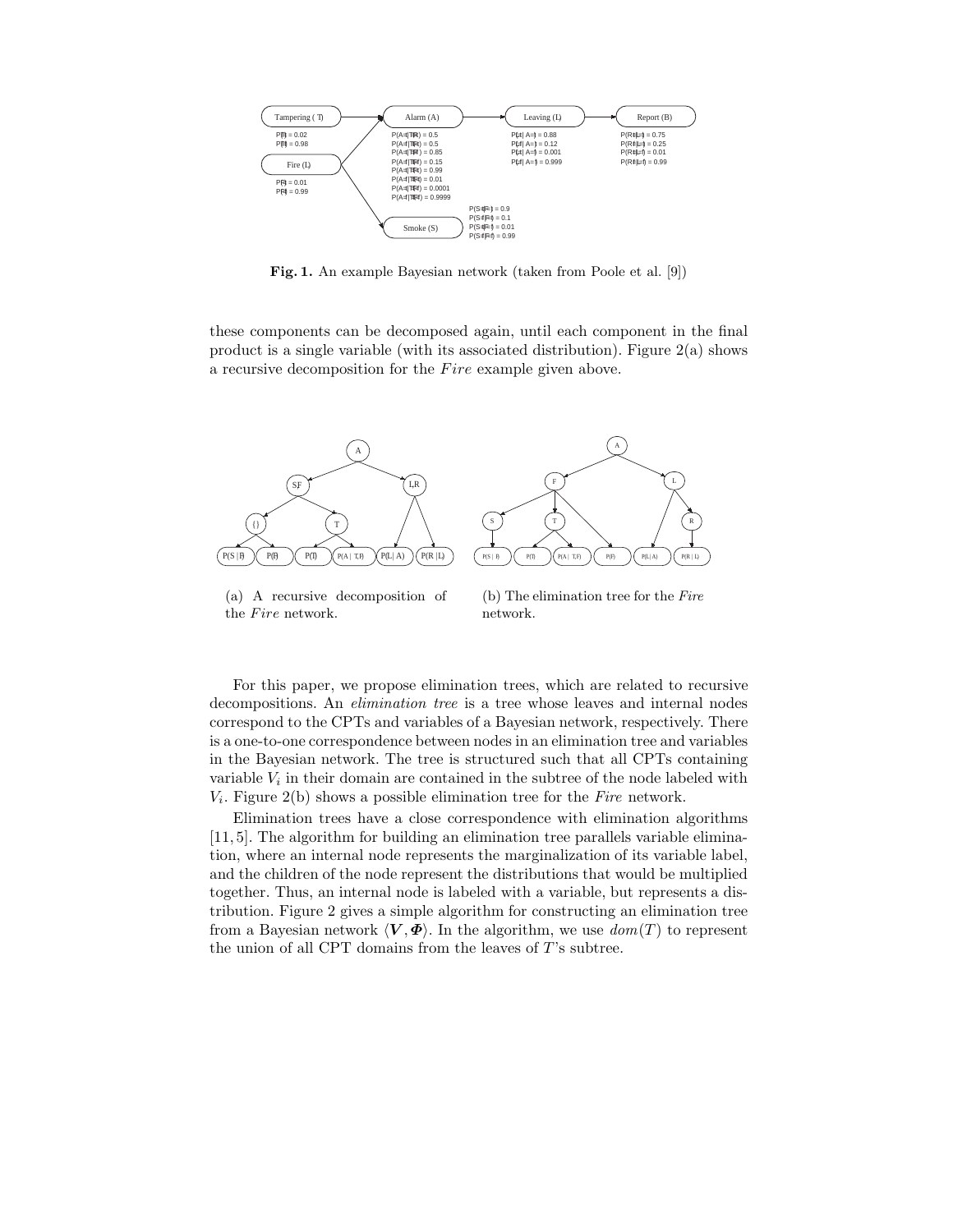Notice that the algorithm in Figure 2 returns a set of trees, rather than a single tree. In the event that the network is not connected, the number of disconnected components will correspond to the number of trees returned by elimtree. For the following discussion, we consider the case where the elimination tree is a single tree. Cases where multiple trees occur are examined in Section 4.

```
elimtree(\langle V, \boldsymbol{\Phi} \rangle)T \leftarrow \{\}for each \phi \in \mathbf{\Phi} do
      Construct a leaf node T_{\phi} containing \phiAdd T_{\phi} to Tfor each V_i \in \boldsymbol{V} do
     Select the set \mathbf{T}_i = \{T \in \mathbf{T} | V_i \in dom(T) \}Remove T_i from TConstruct a new internal node t_i whose children are T_iLabel t_i with V_i, and add it to Treturn T
```
Fig. 2. The code for generating an elimination tree from a Bayesian network.

To calculate probabilities from an elimination tree, we define algorithm  $P$ (see Figure 3). P takes as parameters a node from an elimination tree and a context, and returns a distribution. We use the following notation: if  $T$  is a leaf node, then let  $\phi_T$  represent the CPT at T. If T is an internal node, let  $V_T$ represent the variable labeling  $T$ , and let  $ch_T$  represent its children.

```
\mathcal{P}(T, c)if T is a leaf node
     Return \phi_T(c)elseif V_T is instantiated in cTotal \leftarrow 1for each T' \in ch_TTotal \leftarrow Total * \mathcal{P}(T', c)Return Total
else
     Total \leftarrow 0for each v_T \in dom(V_T)Total \leftarrow Total + \mathcal{P}(T, c \cup \{v_T\})Return Total
```
Fig. 3. The code for processing an elimination tree given a context.

The following theorem specifies the relationship between the probabilities of interest and the algorithm  $P$ . Its correctness follows from the correctness of the other recursive decomposition algorithms. See the Appendix for the proof.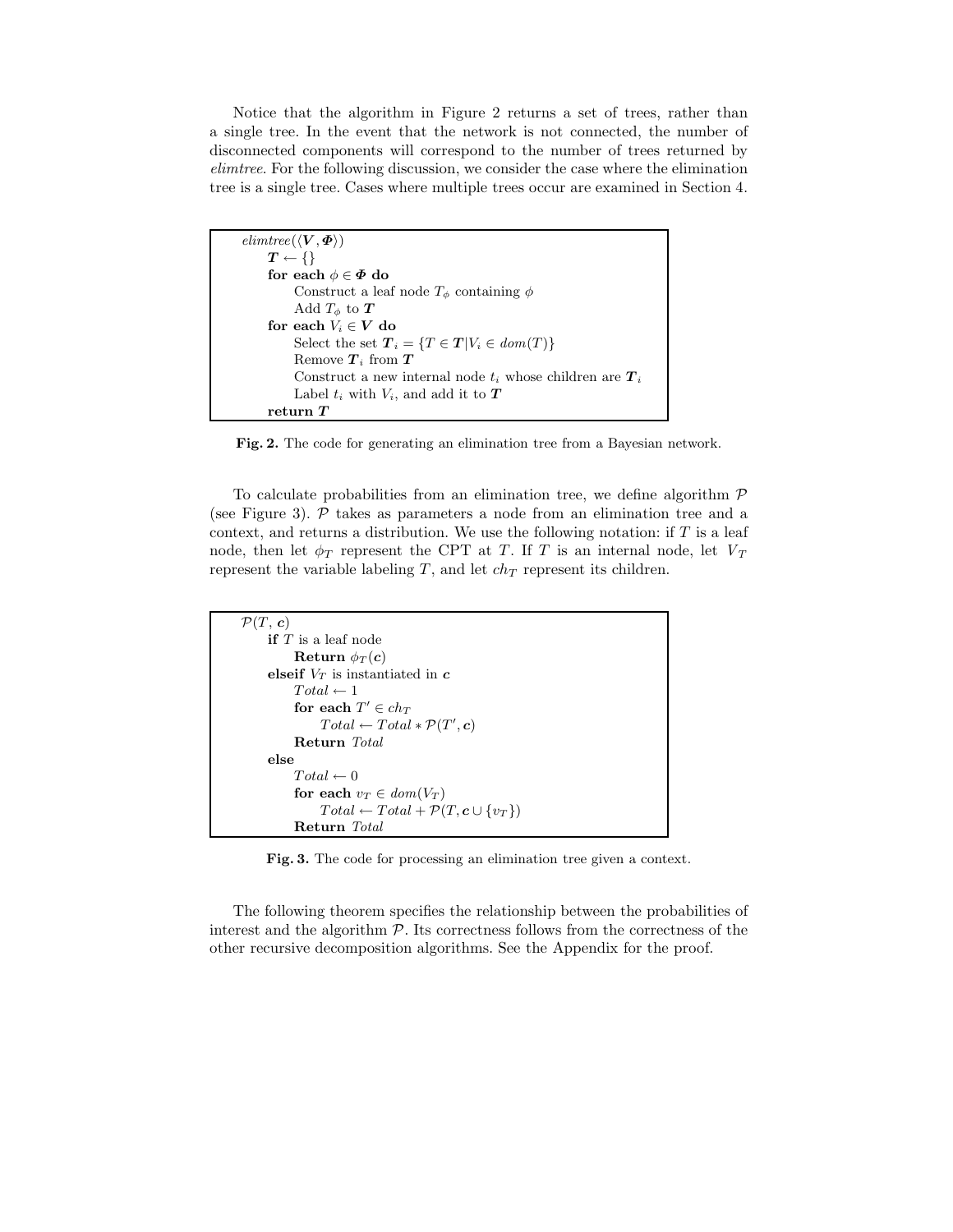**Theorem 1** Given a Bayesian network  $\langle V, \Phi \rangle$  and its associated elimination tree T :

$$
P(x_q|\mathbf{c}) = \alpha \mathcal{P}(T, \{x_q\} \cup \mathbf{c}).\tag{2}
$$

where  $\alpha = P(c)^{-1}$  is a normalization constant.

The major advantage of recursive decompositions (and conditioning in general) is the linear space property of the algorithm. It is summarized in the following theorem, whose proof is also found in the Appendix.

Theorem 2 Given a Bayesian network and its corresponding elimination tree  $T$ ,  $\mathcal{P}(T,\boldsymbol{C}=\boldsymbol{c})$  makes  $\boldsymbol{O}(nm^d)$  recursive calls and requires  $\boldsymbol{O}(d)$  space, where  $m$ is the cardinality of the variable domains, and d is the height of the elimination tree.

Theorem 2 demonstrates the relationship between the depth of the tree and the complexity of the algorithm  $P$ . The depth of the tree is a consequence of the order in which the variables are selected from the elimtree algorithm. Choosing an ordering that optimizes the depth of the tree is an open problem.

There are several optimizations that can be made to this structure. However, we first consider some implementation details for elimination trees - one that provides minimal indexing. Further optimization will be considered in subsequent sections.

# 3 Conditioning Graphs

In this section, we will give a low-level representation for a Bayesian network as an elimination tree, and a compact efficient implementation of the algorithm  $\mathcal{P}$ .

We implement  $P$  as a depth-first traversal. When we reach a leaf node, we need to retrieve the parameter that corresponds to the context. To do this, we assume that each CPT is stored as a linear array of parameters. Indexing a CPT assumes an ordering of its variables and the domain values of each variable. Let  $\{C_1, ..., C_k\}$  be an ordering of the variables in a CPT.  $C_i$  is the *ith* variable in the ordering, and  $c_i$  is an integer specifying the  $c_i$ th value of  $C_i$ 's domain. We calculate the index of a context  $\{c_1, ..., c_k\}$  as follows:

$$
index(c_1, ..., c_k) = \sum_{i=1}^{k} c_i m^{k-i}
$$
 (3)

A more efficient version of this function is the Horner form of the polynomial:

1.  $index(||) = 0$ 2.  $index([c_1, ..., c_i]) = c_i + m(index([c_1, ..., c_{i-1}]))$ 

For any given ordering of the variables, we can index into a CPT using this function. If we choose an ordering that is consistent with the path from root to leaf in the elimination tree, then we can index the CPTs as the context is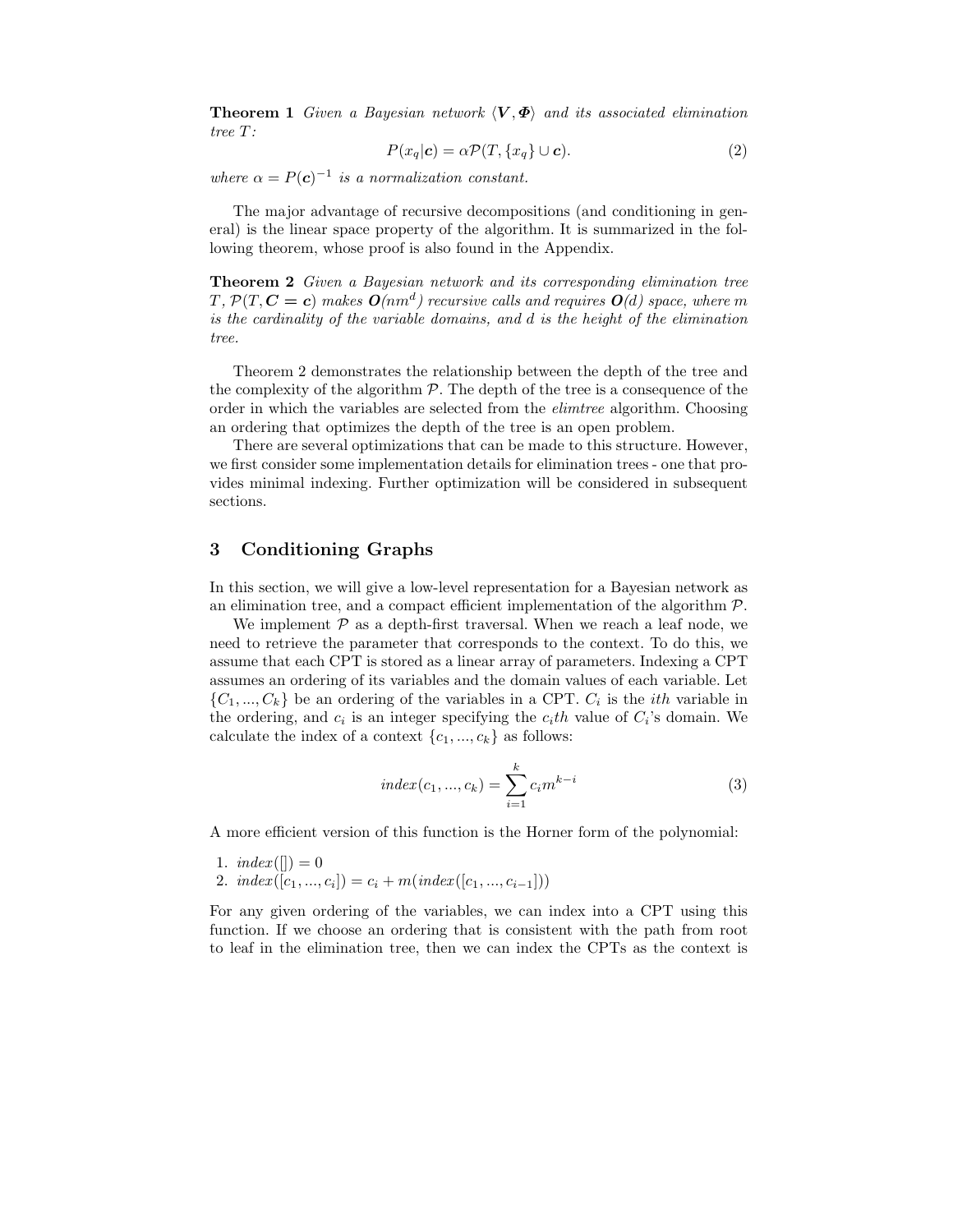constructed, as we traverse the tree. However, to make the associations between variables and distributions, we require a second set of arcs at each internal node, referred to here as *secondary pointers* (call the original pointers *primary* pointers). The secondary arcs are added according to the following rule: there is an arc from an internal node A to leaf node B iff the variable X associated with A is contained in the definition of the CPT associated with B. The number of secondary arcs emitting from a node with variable V is equivalent to  $|ch_V| + 1$ , where  $ch_V$  refers to the number of arcs emitting from V in the Bayesian network. Cumulatively, the number of secondary arcs in the entire structure is  $e+n$ , where e is the number of arcs in the original network.



Fig. 4. The conditioning graph.

An example of the final structure is shown in Figure 4. We refer to this structure as a *conditioning graph*, as the secondary arcs destroy its tree properties. Note that at each leaf, we store the CPT as an array of values, and the index as an integer variable, which we call pos. In each internal node, we store a set of primary pointers (from the elimination tree), a set of secondary pointers, and an integer representing the current value of the node's variable.

We maintain one global context over all variables, denoted as  $q$ . Each variable V<sub>i</sub> is instantiated in g to a member of  $\mathcal{D}(V_i) \cup \{\diamond\})$ . The symbol  $\diamond$  (borrowed from Darwiche and Provan [4]) is a special symbol that means the variable is unobserved. Initially, all nodes are assigned  $\diamond$  in  $g$ , as no variables have been instantiated. To calculate  $P(E_1 = e_1, ..., E_k = e_k)$ , we set  $E_i = e_i$  in g for  $i = 1$  to k. While performing the algorithm, when conditioning a node to  $V_i = v_i$ , we set  $V_i = v_i$ . To 'uncondition' the variable (after conditioning on all values from its domain), we set  $V_i = \diamond$  in  $g$ . We use -1 to represent  $\diamond$ , as then a variable in a node is observed only if its value is non-negative.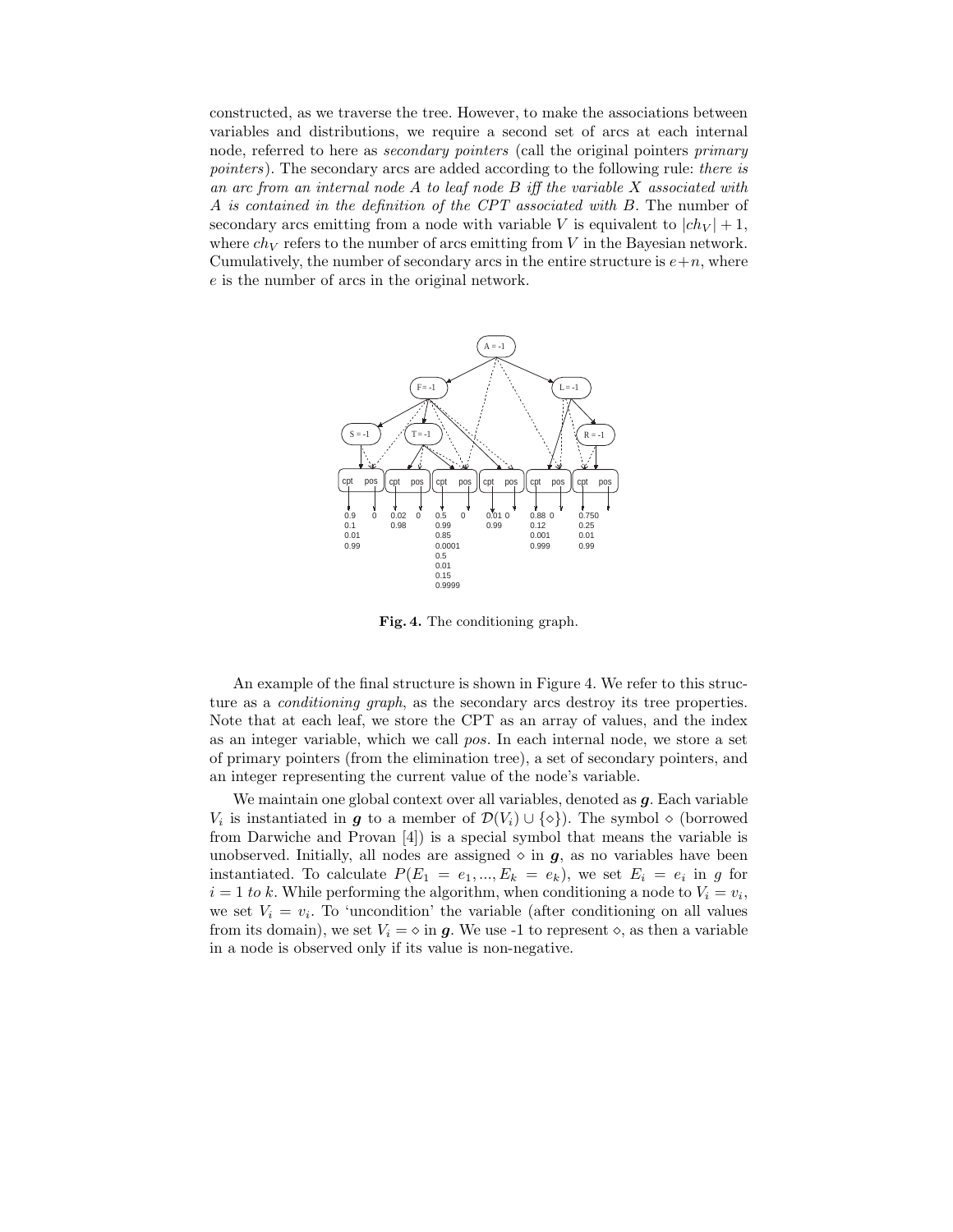Figure 5 shows an implementation of  $P$ . Note that we use dot notation to refer to the members of the variables. For a leaf node  $N$ , we use  $N.cpt$  and  $N.pos$ to refer to the  $CPT$  and its current index, respectively. For an internal node N, we use N.primary, N.secondary, and N.value to refer to the variables primary children, secondary children, and variable value, respectively. The integers at each internal node also represent the input from the programmer. To set the evidence, the programmer would have to set N.value to the appropriate value for each variable N.



Fig. 5. The process algorithm.

The algorithm assumes that all variables are of size  $m$ . Extending conditioning graphs to variables of various sizes is easily accomplished with a little extra storage. If a node stores the size of its variable (as an integer value size) then we can replace all instances of  $m$  with *N.size* in the algorithm, and it can now handle multi-sized variables.

A more interesting case is when the variables have sizes that are powers of two (eg. binary models). In this case, our multiplications and divisions become shift operations, which is much more efficient. In fact, if our secondary pointers can refer directly to their corresponding bits in the indexing variables, then shifting becomes unnecessary altogether, as does the requirement that the entries in the CPTs be ordered according to the global ordering (although they must be ordered according to some ordering).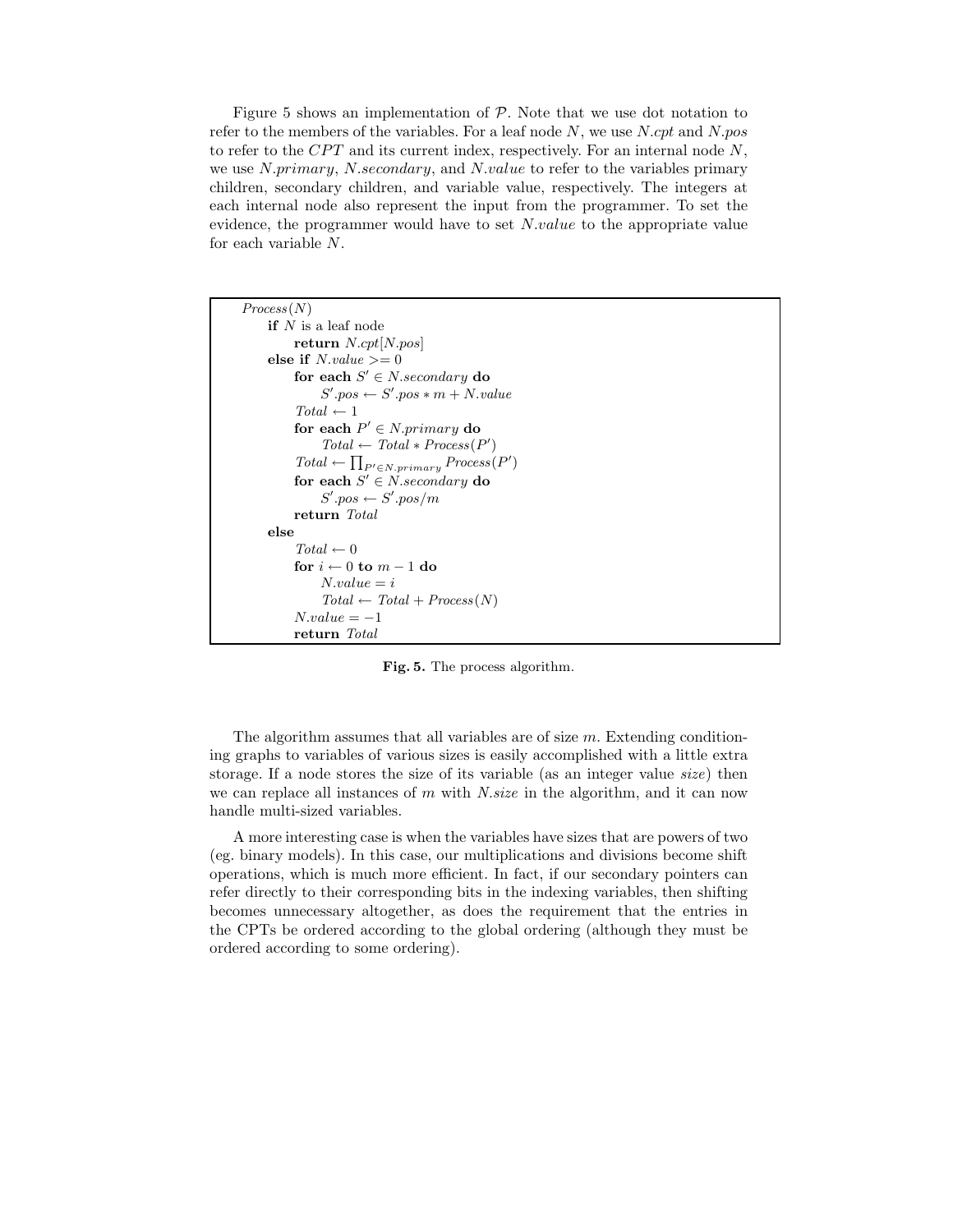# 4 Optimizations

#### 4.1 Sensor Models

It is well known that one can condition a Bayesian network on the evidence before performing inference. This reduces network connectivity, resulting in smaller cutset widths, and eliminates the evidence nodes from the CPTs, resulting in fewer marginalizations. If we know that some set of variables will always be observable, we can likewise modify the conditioning graph to be more efficient. This is a realistic situation: in any application, there typically exists at least a small subset of variables that are always observable. Examples of these include monitor output in medical patient monitoring, and sensor values in car diagnosis. We refer to these variables that can always be observed as *sensor variables*.

Considering the Fire model, suppose we know in advance that we will always be able to observe the state of the fire alarm, and whether or not there is smoke present (both are easily accomplished using sensors). Hence, our set of sensor variables is  $E = \{S, A\}$ . We construct the elimination tree by removing E from the set of variables, and building the elimination tree over the variables that remain; all the CPTs are included in the tree. Essentially, this constructs a tree that does not marginalize S or A. See Figure  $6(a)$ . A conditioning graph is constructed from the elimination tree as before, with secondary arcs from each internal node to the appropriate leaf nodes. As well, the variables in  $\boldsymbol{E}$ are included in the conditioning graph, with secondary arcs pointing to the appropriate leaf nodes, but they are not connected to the tree structure with any primary arcs. Figure 6(b) shows the resulting structure.



(a) The new conditioning graph. Note that Fire and Smoke are never marginalized.

(b) The new conditioning graph, with nodes for Fire and Smoke.

Fig. 6. The new conditioning graph, utilizing the evidence optimization.

There are definite benefits to this separation of the evidence nodes from the conditioning graph. Leaving  $E$  out of the elimination tree may result in several distinct trees, each of which is smaller than if they were included. Computing  $P(x_q|e)$  only requires processing the component containing  $X_q$  in its nodes. Thus, even though our conditioning graph is static at run-time, we are able to "prune" away irrelevant parts of the model during compilation. Note that this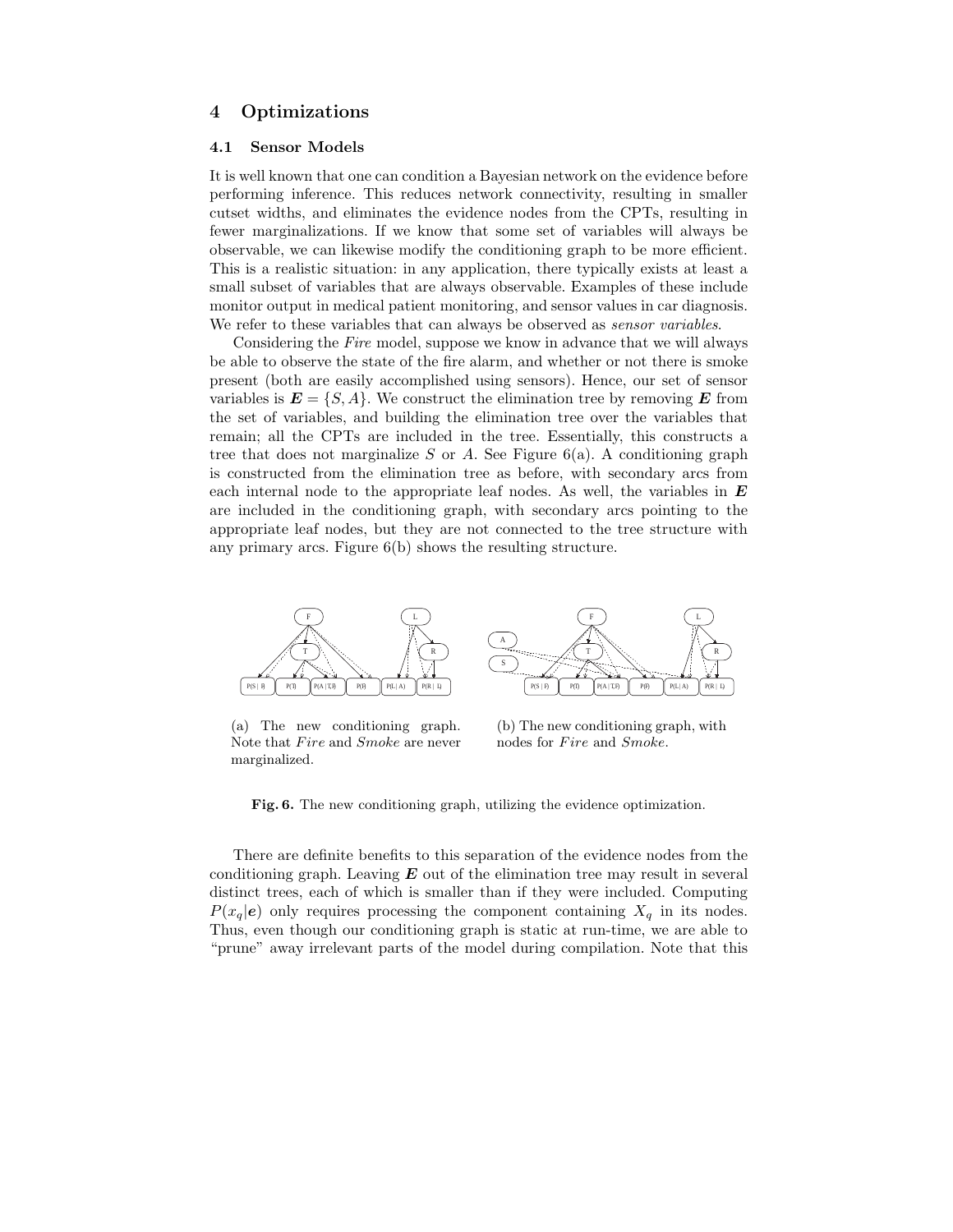

 $f(S, F)$ S T F A  $f(A, F, T)$ 

(a) The conditioning graph, leaving out Report and Leaving.



(c) The conditioning graph, with Tampering marginalized out.





(d) The final conditioning graph.

Fig. 7. Optimizing the conditioning graph.

requires a pointer from each variable  $X_q$  to its corresponding elimination tree, but these pointers require only linear space to store.

There are other advantages. Reducing the conditioning graph by leaving out the observable variables may reduce its depth, which can produce exponential speedup when computing probabilities. Plus, as long as the evidence remains the same, we need only process the relevant elimination tree to handle multiple queries over the same evidence.

#### 4.2 Query variables

In variable elimination, it is well known that eliminating barren variables can improve the time it takes to process a query. Also, any nodes in the Bayesian network that are d-separated from the query can be removed. These optimizations can also be used in conditioning graphs, if it is known in advance which variables will be queried, and which variables will be evidence variables.

For example, if we knew that variables Report and Leaving would never be queried or observed, then that portion of the network need not even be stored. This eliminates approximately  $33\%$  of the space required for storage. Figure  $7(a)$ shows the new structure.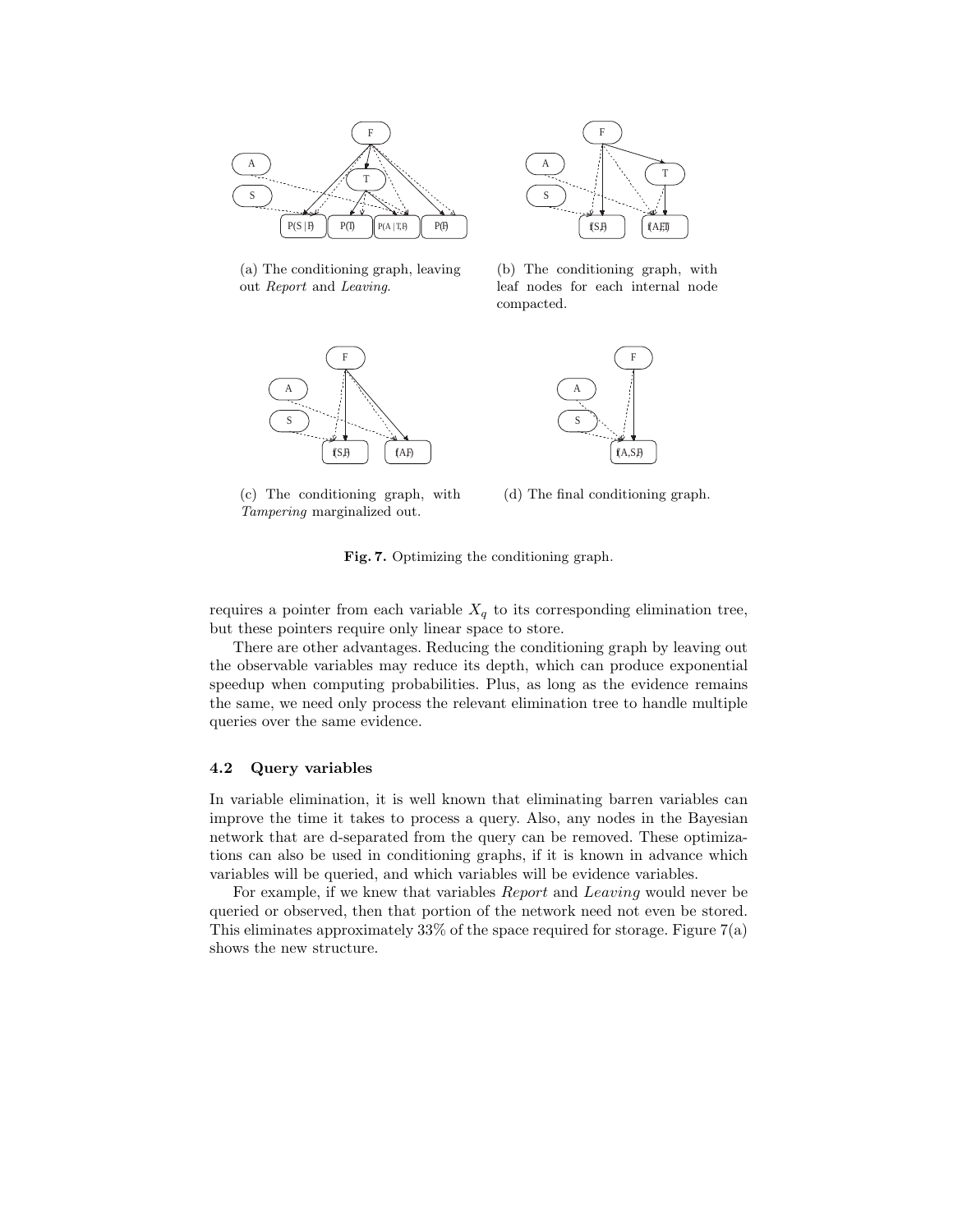If an internal node in a conditioning graph has several leaf nodes, the distributions can be multiplied at compile time, and the single distribution made the only child of the node. This will reduce the number of multiplications during inference, but has the potential to increase the space requirement of the problem. Thus it should only be performed if this increase in size is acceptable. On the other hand, it is possible that this operation may decrease the space required to store the conditioning graph.

From our previous example, we see that the internal node associated with Tampering has two leaf nodes, whose CPTs correspond to  $P(A|T, F)$  and  $P(T)$ . Multiplying these two CPTs produces a factor over  $\{A, T, F\}$ , with 8 values. This operation does not add to the space requirements (in fact, it reduces them). Similarly, the node for Fire has two leaf nodes that can be multiplied with the same effects. Figure 7(b) shows the conditioning graph after these two optimizations are performed. Note that the size of the network and the number of operations necessary has been reduced.

We can take this optimization one step further considering that we know of variables that will never be observed or queried. If a subtree in the elimination tree contains only variables that will never be queried or observed, then we can compact that subtree into a single leaf node at compile time. This amounts to doing partial elimination, before we condition, and storing an intermediate distribution, rather than all CPTs from the original network. Once again, this step has the potential to increase the space requirements of the conditioning tree. However, we can calculate the size of the leaf node without actually performing the computation. This allows us to decide beforehand whether such an absorption is acceptable given our current size restrictions.

Continuing with the example, suppose that the need to query the *Tampering* node is now eliminated, and assume that it is not observable. Hence, we can multiply all of its children (there's only one in this example), and marginalize out the tampering variable. Figure  $7(c)$  shows the system after we perform this step. Note that we have reduced the depth of the tree, decreasing our complexity by a factor of  $m(2, \text{in this case})$ . As well, the Fire variable now has two leaf nodes, that can be compacted without increasing the space complexity. Figure 7(d) shows the final product, an extremely small, efficient version of the original problem. In fact, we have reduced it to a simple lookup, given the values of the evidence and query. Note that such a reduction is not always possible, but it can reduce considerable portions of the network given the right variable ordering.

## 5 Conclusions and Future Work

This paper presents conditioning graphs, a low-level representation of inference in Bayesian networks. Conditioning graphs allow for Bayesian computation without storing the original model, or a large inference algorithm. We demonstrate their construction and operation, generate complexity results for their operation, and elicit some optimizations to improve their performance.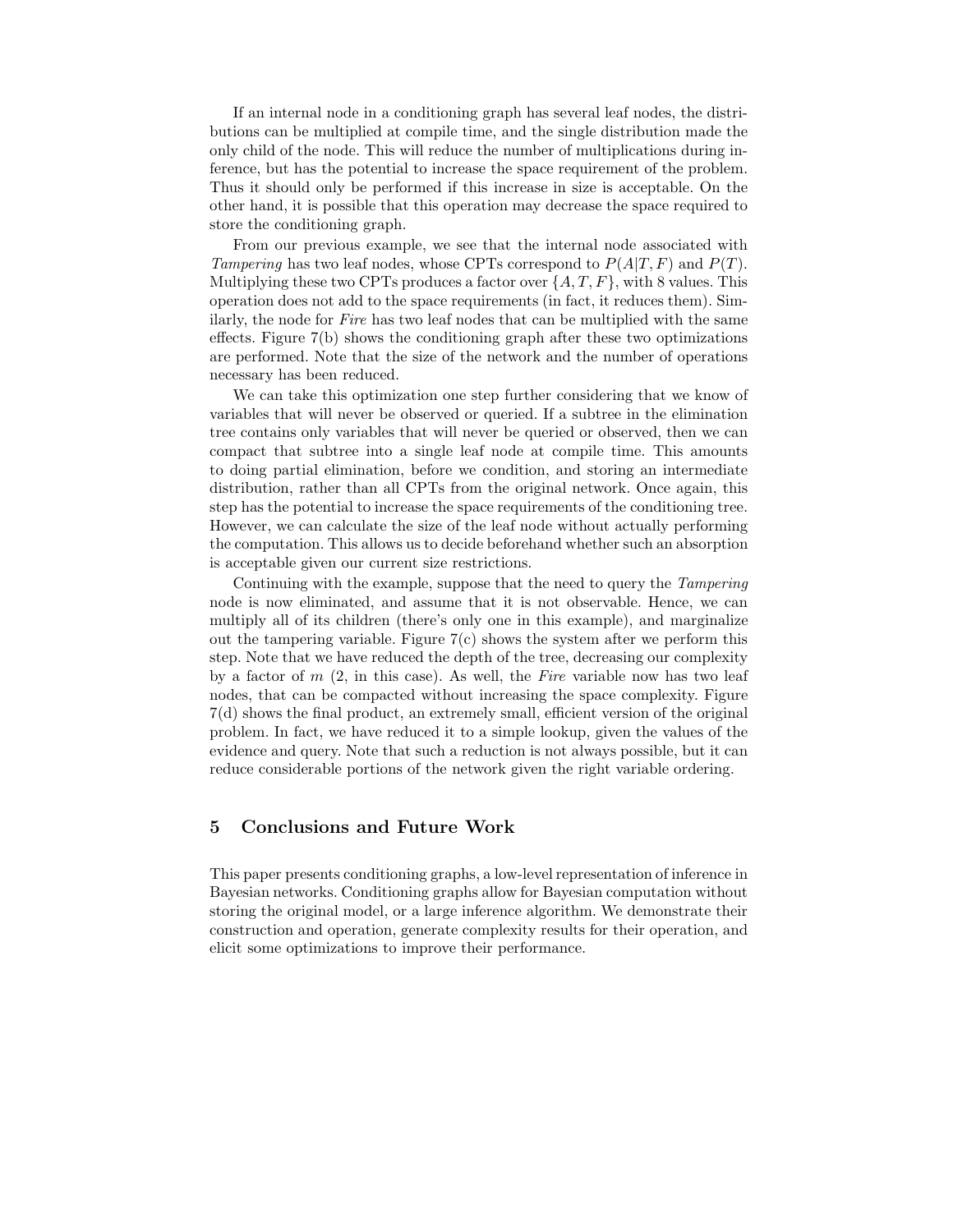The system described in this paper is a generalization of conditioning over an elimination tree. Our work is inspired by the work on recursive conditioning [3] and adaptive conditioning [10]. However, rather than storing the original model and a complex inference engine, the abstraction converts the network to a very simple structure that allows us to compute posterior probabilities using a very simple, very small algorithm. The space required for storage and inference (over and above the storage for the parameters of the Bayesian network) is linear in the size of the model.

This paper presents the preliminary stages of this research project. Orderings considered good for standard inference are not necessarily good for the conditioning graphs. For example, consider a Bayesian network that is a chain of n variables. Summing out the variables in the order of the chain represents an optimal ordering in standard inference, but it represents the worst-case time complexity for the conditioning graph. Finding an optimal variable ordering is NP-hard, and the research community resorts to heuristics in many cases. Perhaps the nature of the problem may suggest heuristics that are tailored towards shallow conditioning graphs.

In our model, many of the operations repeat themselves. Darwiche has demonstrated in his dtrees how simple caching procedures can increase the time performance of the algorithms exponentially, if the space is available. The caching procedure is somewhat involved, so porting it directly to conditioning graphs is not obvious, but marks an available area of research.

#### A Proofs

#### A.1 Proof of Theorem 1

Given an elimination tree T, let  $\Phi_T$  represent the set of CPTs represented in the leaves of T. As well, let  $V_T$  represent the variables in each of T's internal nodes. We show the following lemma:

**Lemma 1.** Given an elimination tree  $T$  and a context  $c$ :

$$
\mathcal{P}(T,\mathbf{c}) = \sum_{\mathbf{v}_T \in \mathbf{V}_T - \mathbf{C}} \prod_{\phi \in \mathbf{\Phi}_T} \phi(\mathbf{v}_T, \mathbf{c}) \tag{4}
$$

where  $\alpha$  is a constant value.

*Proof.* The base case occurs when T is a leaf node, in which case  $\mathcal{P}(T, c) = \phi_T$ (follows from the first conditional block in the algorithm), and  $\sum_{\bm{v_T} \in \bm{V}_T - \bm{C}} \prod_{\phi \in \bm{\Phi}_T} \phi(\bm{c}) =$  $\phi_T(c)$ , since  $V_T$  is empty, and  $\Phi_T = {\phi_T}$ . Hence, the two sides are equivalent, and the base case holds.

Our inductive step has two cases: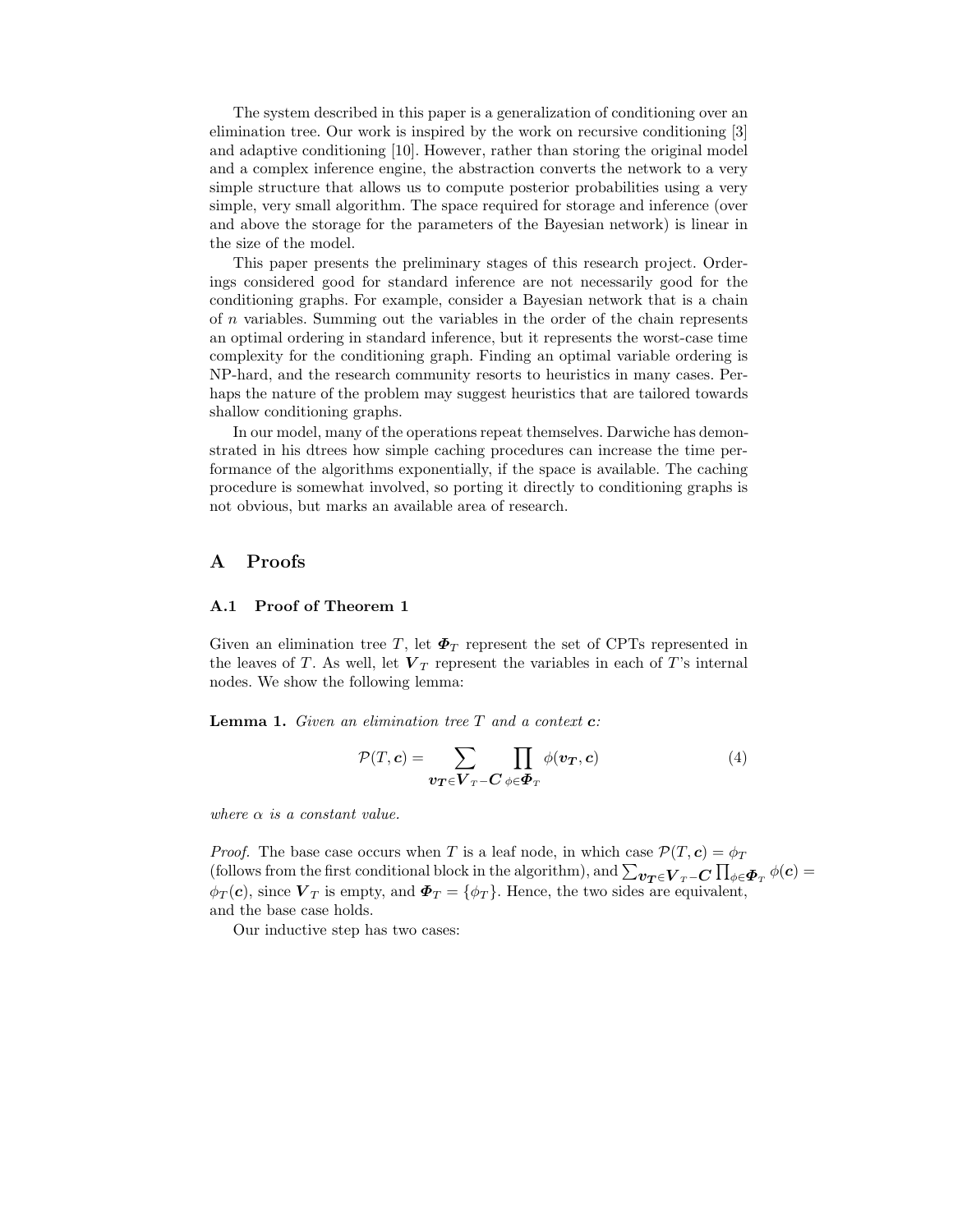1. T is an internal node, where  $V_T \in \mathbb{C}$ . From our definition of  $\mathcal{P}$ :

$$
\mathcal{P}(T,\mathbf{c}) = \prod_{T' \in ch_T} \mathcal{P}(T',\mathbf{c}) \tag{5}
$$

From our inductive hypothesis, we can replace the final term:

$$
\mathcal{P}(T,\mathbf{c}) = \prod_{T' \in ch_T} \sum_{\mathbf{v}_{T'} \in \mathbf{V}_{T'} - \mathbf{C}} \prod_{\phi \in \mathbf{\Phi}_{T'}} \phi(\mathbf{v}_{T'} \cup \mathbf{c}) \tag{6}
$$

We can rewrite the product of sums as the sum of the product, by unioning all of the marginalization variables in the summations:

$$
\mathcal{P}(T,\mathbf{c}) = \sum_{\mathbf{v}_T \in \bigcup_{T' \in ch_T} \mathbf{V}_{T'} - \mathbf{C}} \prod_{T' \in ch_T} \prod_{\phi \in \mathbf{\Phi}_{T'}} \phi(\mathbf{v}_T, \mathbf{c}) \tag{7}
$$

Since  $\boldsymbol{V}_T = \bigcup_{T' \in ch_T} \boldsymbol{V}_{T'} \cup \{V_T\}$  and  $V_T \in \boldsymbol{C}$ , we can rewrite the marginalization variables in the summation in terms of  $V_T$ :

$$
\mathcal{P}(T,\mathbf{c}) = \sum_{\mathbf{v}_T \in \mathbf{V}_T - \mathbf{C}} \prod_{T' \in ch_T} \prod_{\phi \in \mathbf{\Phi}_{T'}} \phi(\mathbf{v}_T, \mathbf{c}) \tag{8}
$$

Combining the two product terms gives:

$$
\mathcal{P}(T,\mathbf{c}) = \sum_{\mathbf{v}_T \in [\mathbf{V}_T - \mathbf{C}] \phi \in \bigcup_{T' \in ch_T} \mathbf{\Phi}'_T} \phi(\mathbf{v}_T, \mathbf{c}) \tag{9}
$$

Since  $\mathbf{\Phi}_T = \bigcup_{T' \in ch_T} \mathbf{\Phi}'_T$ , the case is proved.

2. T is an internal node, where  $V_T \notin \mathbb{C}$ . From our definition of  $\mathcal{P}$ :

$$
\mathcal{P}(T,\mathbf{c}) = \sum_{v \in V_T} \mathcal{P}(T,\{v\},\mathbf{c}) \tag{10}
$$

From our inductive hypothesis, we can replace the final term:

$$
\mathcal{P}(T,\mathbf{c}) = \sum_{v \in V_T} \sum_{\mathbf{w}_T \in [\mathbf{V}_T - \mathbf{C} - V_T]} \prod_{\phi \in \mathbf{\Phi}_T} \phi(\mathbf{w}_T, \{v\}, \mathbf{c}) \tag{11}
$$

The two summations can be combined, since the second one does not sum over  $V_T$ :

$$
\mathcal{P}(T,\mathbf{c}) = \sum_{\mathbf{v}_T \in [\mathbf{V}_T - \mathbf{C}]}\prod_{\phi \in \mathbf{\Phi}_T} \phi(\mathbf{w}_T, \{v\}, \mathbf{c})
$$
(12)

Letting  $v_T = w_T, \{v\}$  gives our desired result.

From this lemma, we can construct our proof of Theorem 1: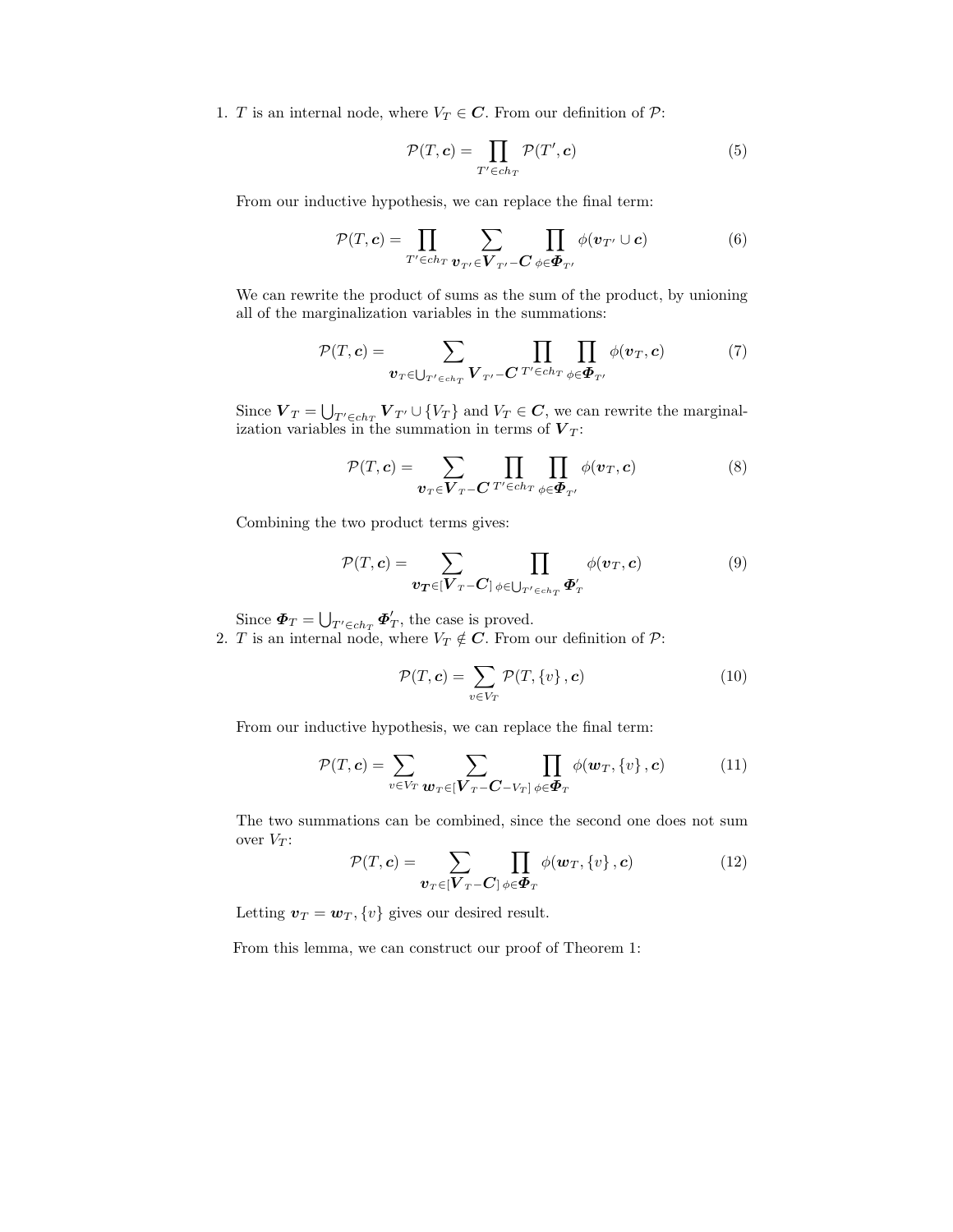Proof. From the previous lemma, we know that:

$$
\mathcal{P}(T, \{x_q\} \cup \mathbf{c}) = \sum_{\mathbf{v}_T \in \mathbf{V}_T - \mathbf{C} - X_q} \prod_{\phi \in \mathbf{\Phi}_T} \phi(x_q, \mathbf{c}) \tag{13}
$$

Since T refers to the elimination tree associated with the network,  $V_T = V$ , and  $\boldsymbol{\Phi}_T = \boldsymbol{\Phi}$ .

$$
\mathcal{P}(T, \{x_q\} \cup \mathbf{c}) = \sum_{\mathbf{v} \in \mathbf{V} - \mathbf{C} - X_q} \prod_{\phi \in \mathbf{\Phi}} \phi(x_q, \mathbf{c}) \tag{14}
$$

which equals  $P(x_q, c)$ . Dividing this result by  $\alpha = P(c)$  gives our result.

#### A.2 Proof of Theorem 2

*Proof.* To show linear space, it suffices to show that  $P$  is always returning a single real value when called over an elimination graph, since the algorithm itself is a depth-first search. Because the algorithm begins at the root nodes, when a leaf node  $n(\phi)$  is reached, the context c contains a value for each variable in the associated distribution, as per the stated properties of elimination graphs. Therefore,  $\phi(c)$  is a single value, and the inductive base holds.

For the inductive step, each internal node is a multiplication of the values returned by its children, or a summation of products returned by its children. From our inductive hypotheses, the values being returned are single-dimensioned. Hence, it returns a single value, as the product of multiplication and addition of single-dimensioned values is also a single dimensioned value.

For time complexity, each internal node in the elimination graph corresponding to an unobserved variable recursively calls  $\mathcal P$  on its children m times - once for each instantiation of its variable. This means that a node at depth  $d$  gets called  $\mathbf{O}(m^d)$  times. In the worst case, every leaf node has every variable in its ancestry. Such an elimination tree exists for a Bayesian network with one parent and  $n-1$  leaves, if we sum out the parent variable first. Hence, the total number of calls for  $O(n)$  nodes is  $O(nm^n)$ . By judiciously choosing a better variable ordering, the depths for each leaf node varies, but is typically less than  $n$ .

#### References

- 1. G. F. Cooper. The computational complexity of probabilistic inference using Bayesian Inference. Artificial Intelligence, 42:393–405, 1990.
- 2. A. Darwiche. Any-space probabilistic inference. In Proceedings of the Sixteenth Conference on Uncertainty and Artificial Intelligence, pages 133–142, 2000.
- 3. A. Darwiche. Recursive Conditioning: Any-space conditioning algorithm with treewidth-bounded complexity. Artificial Intelligence, pages 5–41, 2000.
- 4. A. Darwiche and G. Provan. Query dags: A practical paradigm for implementing belief network inference. In Proceedings of the 12th Annual Conference on Uncertainty in Artificial Intelligence (UAI-96), pages 203–210, San Francisco, CA, 1996. Morgan Kaufmann Publishers.